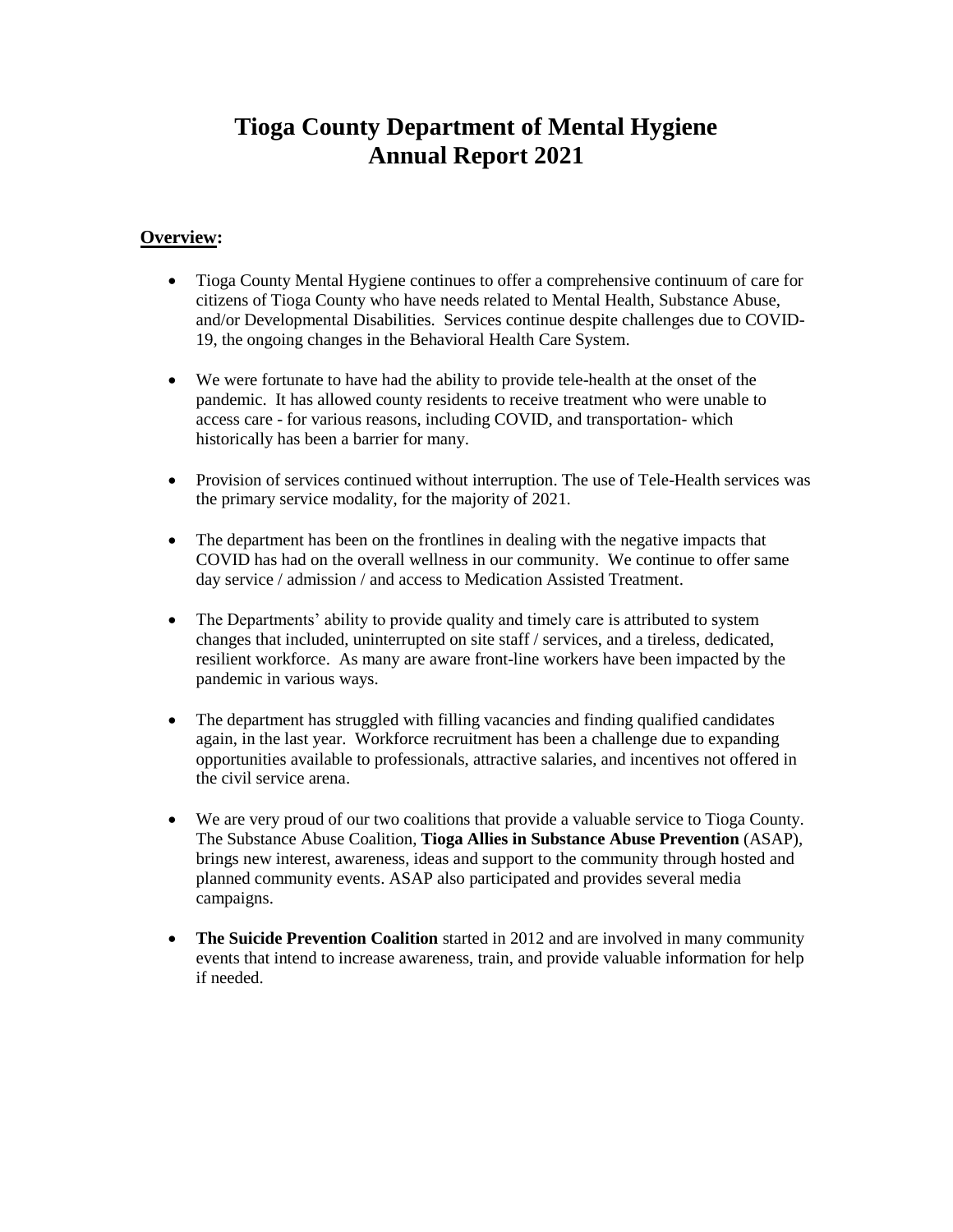**The Department is charged with oversight, planning, and passing through funds to providers in Tioga County that are part of a continuum of care. Please see below**.

#### **Community Services Board**

• The Board continues to educate the Community about Mental health to reduce stigma. The Board is active in reviewing new policy as well as participate in the development of NYS Plan that the Director of Community Service is required to submit every year (was not submitted last year, waiver given due to COVID).

## **Community Mental Health Services**

- **The County Mental Health Clinic** provided **14,870 services in 2021**. The Clinic provides access to care in a responsive, coordinated, and timely manner. Throughout 2020 there was continued focus on engagement, retention, risk management, and consumer outcomes. The clinic continues to provide exemplary 24/7 availability of crisis services. Our OPEN ACCESS service allows individuals to be seen the same day, in person or virtually, removing the barrier of wait time, as immediate access is crucial. There is not a waiting list for Psychiatry. Unfortunately, we have seen an increase suicide attempts.
- **Aspire Hope NY (formally Pathways)** continues to provide supportive services to families with special needs children. This year they have served many families and children within our county. Services include support groups, respite, in-home family supportive services, and recreational activities. The agency has moved to many services they offer – virtually.
- **Rehabilitation Support Services** serves the seriously and persistently mentally ill adults in the community. The Community Residence provides a supportive environment for adults with a focus of assisting residents to function independently in the community.
- **A New Hope Center**s vision: a world where all people are safe, valued, respected, and free. Provides services to any person subjected to abuse or crime. The agency served 395 individuals struggling with mental health.
- **Tioga County Veterans** –This year, specific efforts were increased for outreach, renewed in-person informational events, on-line meetings and trainings', press conference for the Field of the Forgotten Fallen – recognizing veterans we have lost to suicide, Ruck March to End Veteran Suicide with BBQ and band bash. The efforts resulted in the department reaching 3,076 additional veterans and their families. We are grateful to partner with Veterans Department.
- **Unity House –** Tioga and Tompkins County providing crisis diversion respite beds.
- **Catholic Charities of Tompkins/Tioga –** Have provided supportive/integrated employment to 32 individuals in 2021.